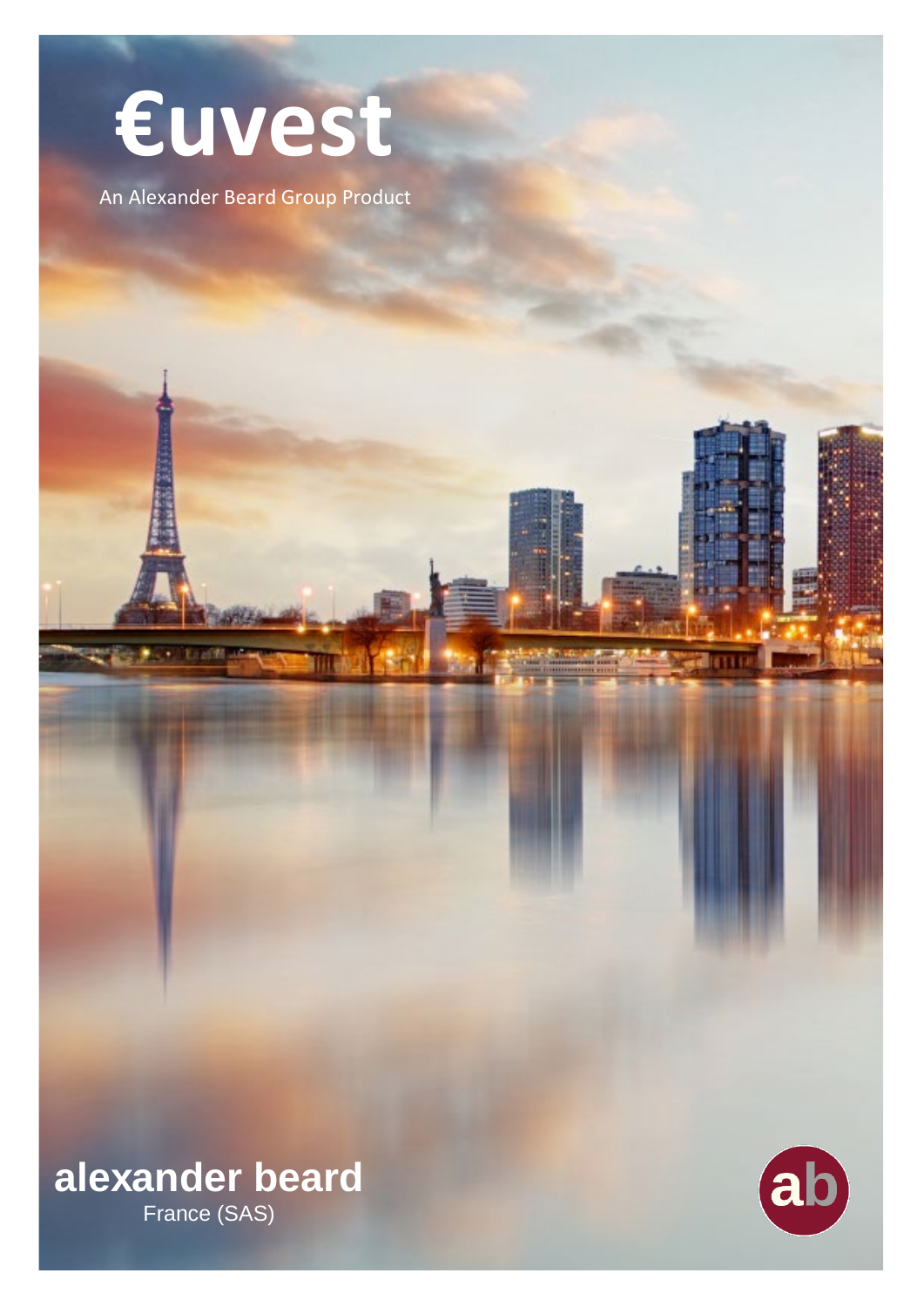# **Welcome to €uvest**

## **Managing your UK pension funds.…**

For British people living in France and French people returning to France who have left pension funds in the UK, the inability to transfer this funds to France into local pension plans such as PERPS has become a growing frustration, leading many to consider more expensive 'offshore' ROPS plans through jurisdictions such as Isle of Man, Malta and Guernsey.

The experienced team at Alexander Beard France have a solution to this dilemma; a Euro denominated pension plan called *€UVEST*.

# **The benefits of €uvest**

- An option for your fund to remain under UK rules.
- Your pension funds can be invested in Euros to remove the risk to your retirement income of future currency exchange fluctuations.
- Investment advice from our French based regulated team.
- The capital is managed by a range of leading fund managers.
- Low management charges.
- You have access to your account online 24/7.
- Pension income can be paid in Euros.

*"Thanks again for your service. We appreciate your straightforward answers and honesty, and look forward to working with you to insure financial security for our retirement"*

> *Catherine Wimpey Client of Alexander Beard Global Services Ltd - 17.08.2013*

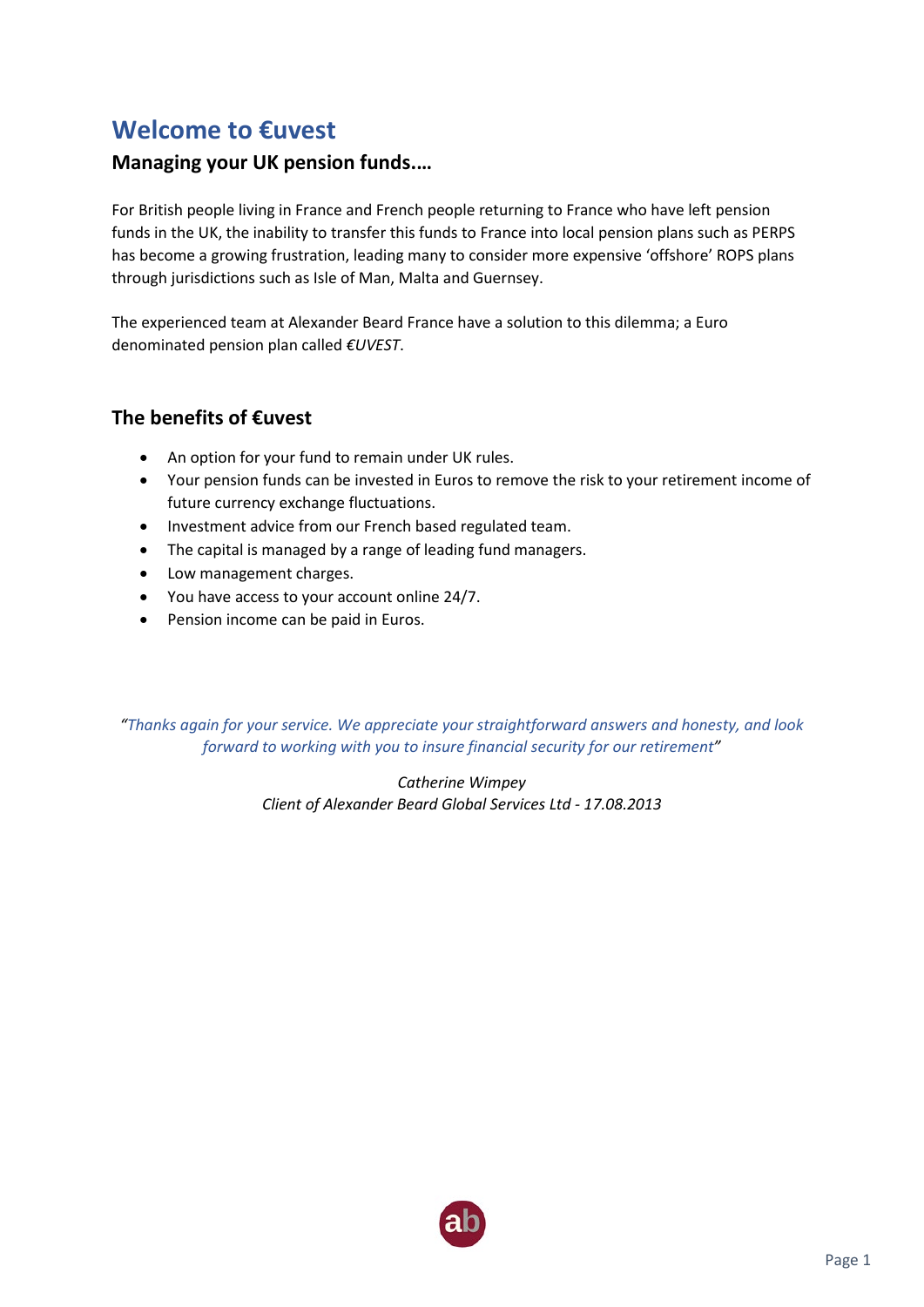# **Frequently Asked Questions...**

## **When considering the launch of this product we had a number of considerations:**

## • **What are the alternatives?**

The only other alternative to remaining in your present UK pension arrangement, is an offshore ROPS product in the Channel Islands, Isle of Man or Malta.

• **Would it be better for me to remain in a UK pension in the event that a French pension product becomes available in the future?**

€UVEST remains under UK qualifying rules, but if a French ROPS approved pension plan becomes available you will still be able to transfer.

## • **Are the costs and charges competitive?**

We do not believe that you will find an offshore ROPS approved contract with less expensive charges.

## • **Where will my adviser be based?**

€UVEST gives you access to the services of our French authorised and registered investment adviser Alexander Beard (France) SAS, based in Lyon: should you return to the UK, we have three UK regulated offices in London, Cheshire and Yorkshire.

## • **What are my investment options?**

You have a choice of a range of low cost, risk rated investment strategies designed and managed by our Investment Director, or at a slightly higher cost, we can work with you to create a bespoke portfolio, but this is not recommended for amounts of less than £200,000.

**Should your life take you further afield, you can also be sure of ABG's expert financial planning services in the U.K, South Africa, Australia, and the USA.**

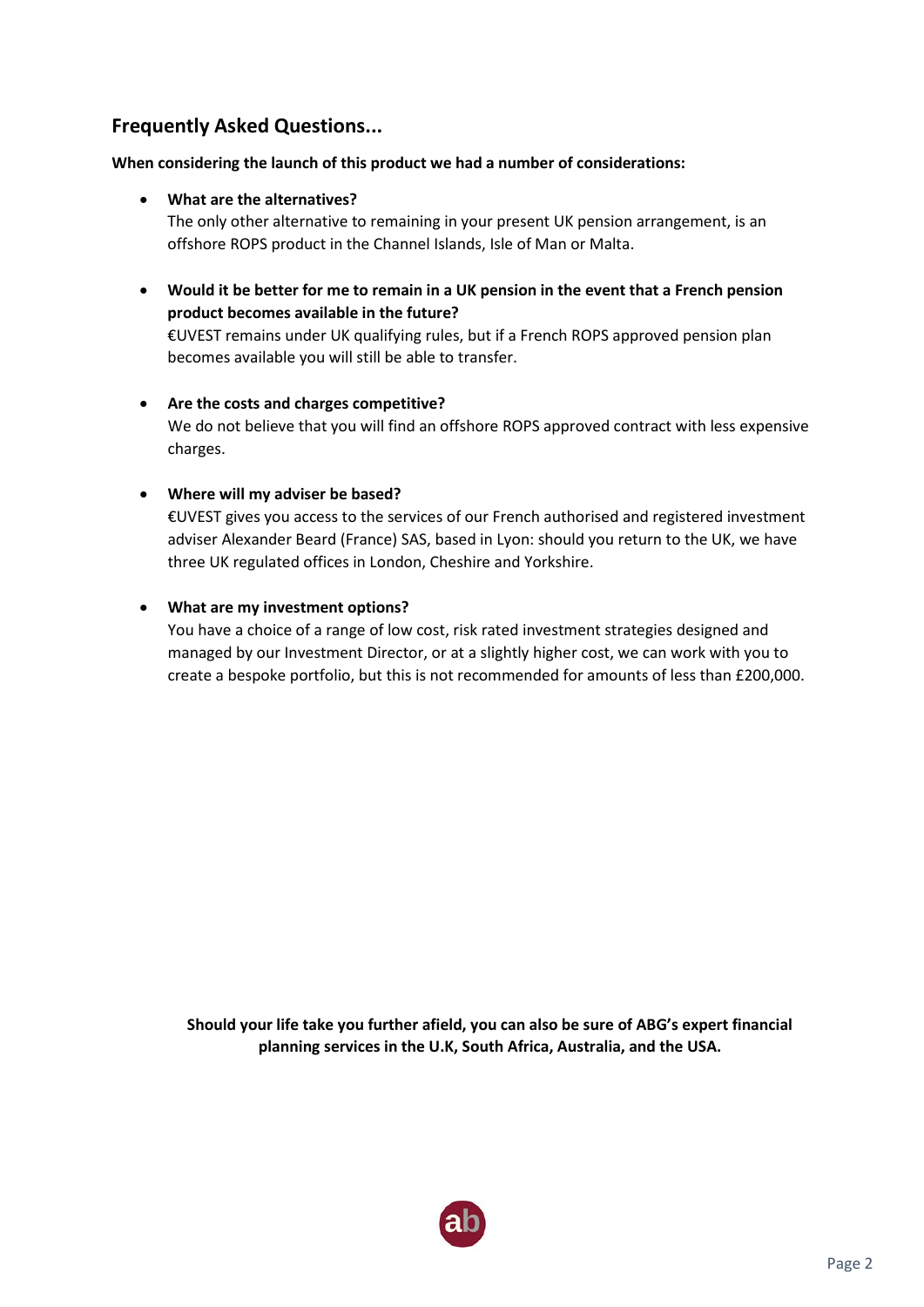# **Charges...**

- We charge a fee for any pension transfer report required by UK regulations
- Implementation fee will be charged dependent upon the quantum of the fund and disclosed at outset of engagement with you. Any report fee required (as above) will be offset against this fee
- An annual trustee fee of £180 (+ vat) per annum
- Total annual adviser and fund management charges not exceeding 1.53% per annum of the amount invested which includes:
	- Collating all information on existing UK pensions.
	- Providing personal investment risk analysis.
	- Recommending the most suitable investment profile for the future.
	- Administering and managing the transfer and consolidation of existing funds.
	- £75 per annum income drawdown charge when taking income.

# **For more information...**

Call: +33 (4) 28 29 07 34 Email: info@abg.net

# **[www.abg.net](http://www.abg.net/)**